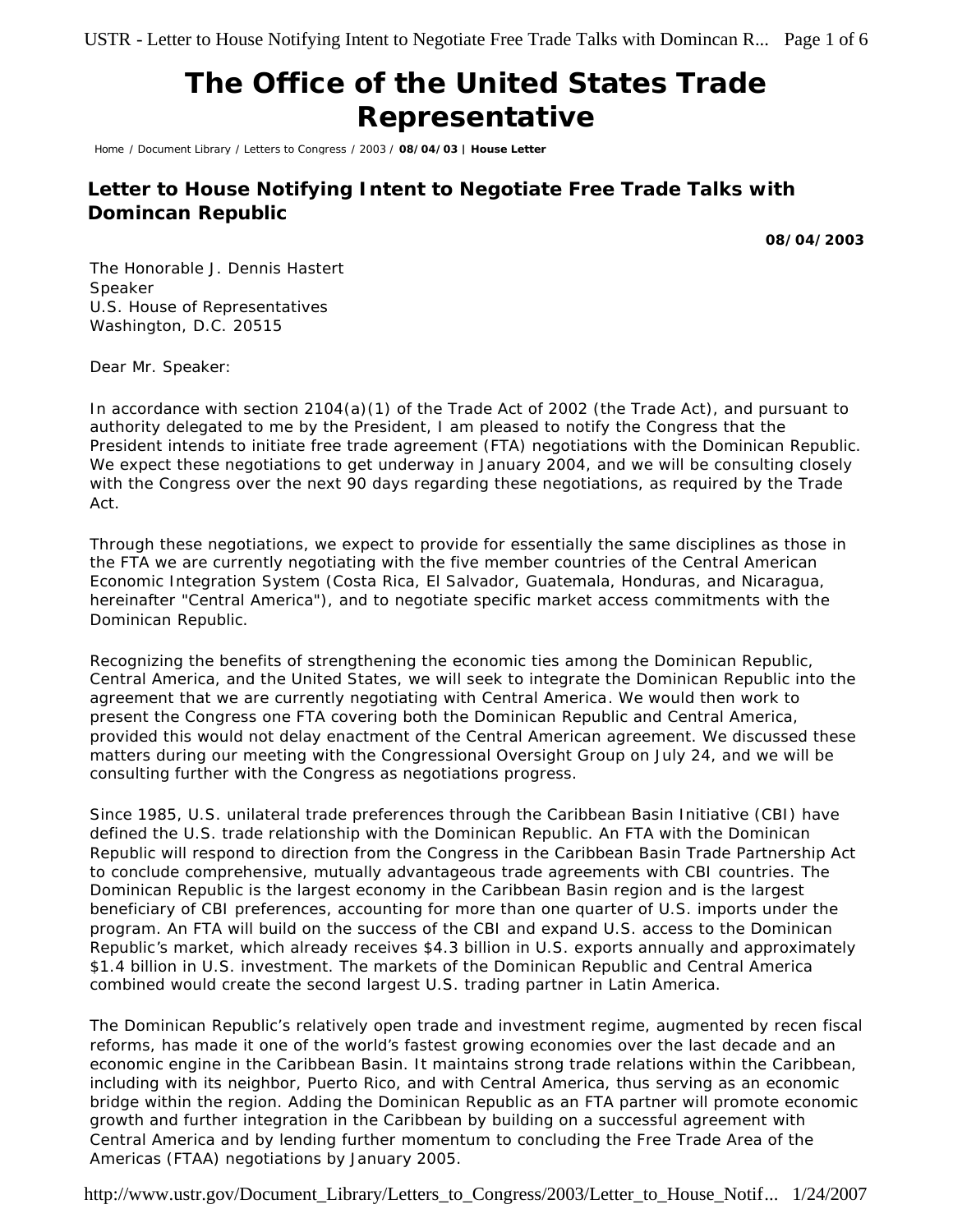An FTA will also build on the progress we have made through our bilateral Trade and Investment Council over the last year, where the Dominican Republic has made important efforts to resolve bilateral trade and investment issues. Through this process, the Dominican Republic has become a reliable trade partner in the region and also has worked closely with us to advance common objectives in the World Trade Organization (WTO) and FTAA negotiations. In the course of negotiating an FTA, we intend to pursue further cooperation with the Dominican Republic that will support the U.S. objective of expanding multilateral trade liberalization.

Moreover, an FTA with the Dominican Republic will foster economic growth and create higher paying jobs in the United States by further reducing and eliminating barriers to trade and investment between the Dominican Republic and the United States. For example, an FTA negotiation would enable us to continue to address remaining market access impediments in the Dominican Republic, such as tariffs on agricultural goods, restrictive import licensing practices, inadequate protection of intellectual property rights, in particular for cable broadcasts, and restrictions that the Dominican Republic imposes on U.S. firms to its services market.

An FTA with the Dominican Republic will also enhance our efforts to strengthen democracy and support for fundamental values in the region, such as respect for internationally recognized worker rights and the elimination of the worst forms of child labor, greater respect for the rule of law, sustainable development, and accountable institutions of governance. Strong anti-corruption and transparency requirements in the FTA will help combat corruption.

U.S. industry and agricultural community support for FTA negotiations with the Dominican Republic is strong. The Dominican Republic is an important market for U.S. agricultural, fish, and forestry products, with exports valued at \$625 million in 2002. The Dominican Republic is the eighth largest market for U.S. exports of corn, and the fifth largest market for U.S. soybean meal. The textile and apparel sectors in the United States and the Dominican Republic are highly integrated, with over \$3 billion in two-way trade in 2002. The Dominican Republic imports a substantial amount of U.S. manufactured products, including plastics, electronics, and telecommunications equipment.

Initial consultations with the Congressional Oversight Group and other Members of Congress regarding FTA negotiations with the Dominican Republic have been positive, and we believe that there is broad bipartisan interest in such an agreement. The Administration will continue to consult closely with the Congress, including the Congressional Oversight Group.

Consistent with the Administration's notification regarding FTA negotiations with Central America, our specific objectives for negotiations with the Dominican Republic are as follows:

· *Trade in Goods*:

- Seek to eliminate tariffs and other duties and charges on trade between the Dominican Republic and the United States on the broadest possible basis, subject to reasonable adjustment periods for import-sensitive products.

- Seek to eliminate non-tariff barriers in the Dominican Republic to U.S. exports, including licensing barriers on agricultural products, restrictive administration of tariff -rate quotas, unjustified trade restrictions that affect new U.S. technologies, and other trade restrictive measures that U.S. exporters identify.

- Seek to eliminate government practices that adversely affect U.S. exports of perishable or cyclical agricultural products, while improving U.S. import relief mechanisms as appropriate.

- Pursue a mechanism with the Dominican Republic that will support achieving the U.S. objective in the WTO negotiations of eliminating all export subsidies on agricultural products, and in the FTAA negotiations of eliminating agricultural export subsidies on trade in the Hemisphere, while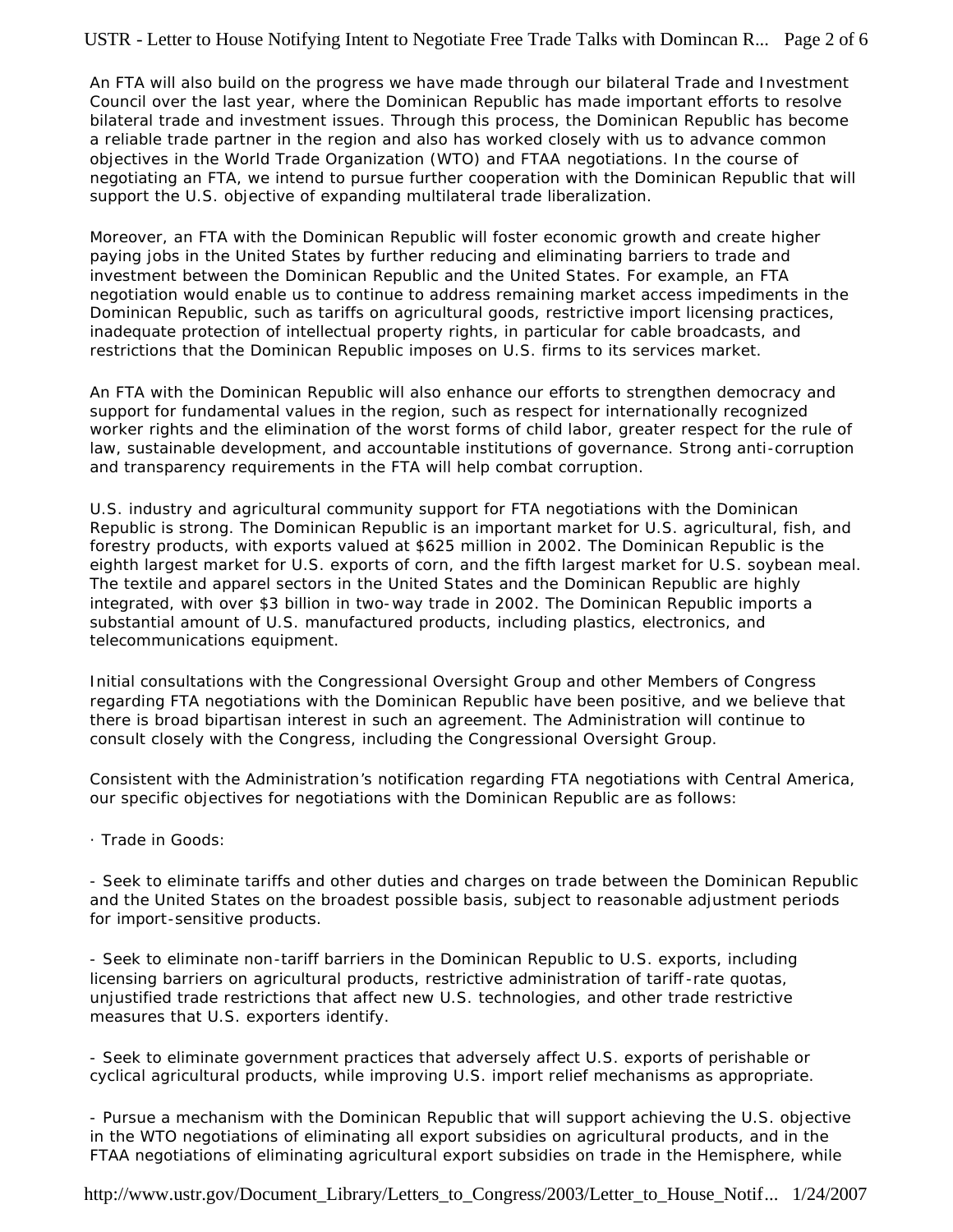maintaining the right to provide *bona fide* food aid and preserving U.S. agricultural market development and export credit programs.

- Pursue fully reciprocal access to the Dominican Republic's market for U.S. textile and apparel products.

· *Customs Matters, Rules of Origin, and Enforcement Cooperation*:

- Seek rules to require that the Dominican Republic's customs operations are conducted with transparency, efficiency, and predictability, and that customs laws, regulations, decisions, and rulings are not applied in a manner that would create unwarranted procedural obstacles to international trade.

- Seek rules of origin, procedures for applying these rules, and provisions to address circumvention matters that will ensure that preferential duty rates under an FTA with the Dominican Republic apply only to goods eligible to receive such treatment, without creating unnecessary obstacles to trade.

- Seek terms for cooperative efforts with the Dominican Republic regarding enforcement of customs and related issues, including trade in textiles and apparel.

· *Sanitary and Phytosanitary (SPS) Measures*:

- Seek to have the Dominican Republic reaffirm its WTO commitments on SPS measures and eliminate any unjustified SPS restrictions.

- Seek to strengthen collaboration with the Dominican Republic in implementing the WTO SPS Agreement and to enhance cooperation with the Dominican Republic in relevant international bodies on developing international SPS standards, guidelines, and recommendations.

· *Technical Barriers to Trade (TBT)*:

- Seek to have the Dominican Republic reaffirm its WTO TBT commitments and eliminate any unjustified TBT measures.

- Seek to strengthen collaboration with the Dominican Republic in implementing the WTO TBT Agreement and create a procedure for exchanging information with the Dominican Republic on TBT-related issues.

## · *Intellectual Property Rights*:

- Seek to establish standards to be applied in the Dominican Republic that build on the foundations established in the WTO Agreement on Trade-Related Aspects of Intellectual Property Rights and other international intellectual property agreements, such as the World Intellectual Property Organization (WIPO) Copyright Treaty, the WIPO Performances and Phonograms Treaty, and the Patent Cooperation Treaty.

- In areas such as patent protection and protection of undisclosed information, seek to have the Dominican Republic apply levels of protection and practices more in line with U.S. law and practices, including appropriate flexibility.

- Seek to strengthen the Dominican Republic's procedures to enforce intellectual property rights, such as by ensuring that Dominican authorities seize suspected pirated and counterfeit goods, equipment used to make such goods or to transmit pirated goods, and documentary evidence.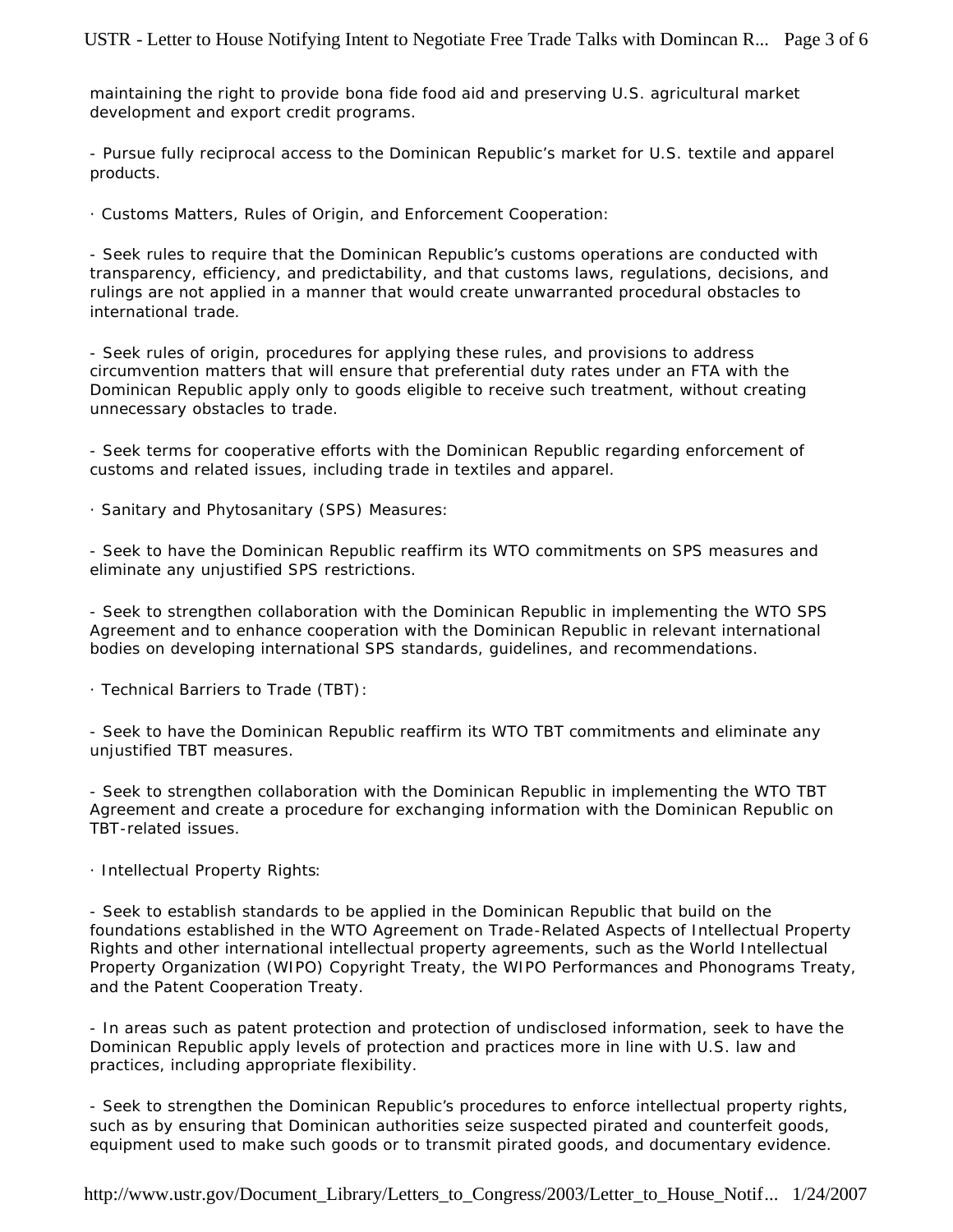- Seek to strengthen measures in the Dominican Republic that provide for compensation of right holders for infringements of intellectual property rights and to provide for criminal penalties under Dominican law that are sufficient to have a deterrent effect on piracy and counterfeiting.

### · *Trade in Services*:

- Pursue disciplines to address discriminatory and other barriers to trade in the Dominican Republic's services markets. Pursue a comprehensive approach to market access, including any necessary improvements in access to the telecommunications, financial services, energy, and other sectors.

- Seek improved transparency and predictability of Dominican regulatory procedure, specialized disciplines for financial services, and additional disciplines for telecommunication services and other sectors as necessary.

### · *Investment*:

- Seek to establish rules that reduce or eliminate artificial or trade-distorting barriers to U.S. investment in the Dominican Republic, while ensuring that Dominican investors in the United States are not accorded greater substantive rights with respect to investment protections than U.S. investors in the United States, and to secure for U.S. investors in the Dominican Republic important rights comparable to those that would be available under U.S. legal principles and practice.

- Seek to ensure that U.S. investors receive treatment as favorable as that accorded to domestic or other foreign investors in the Dominican Republic and to address unjustified barriers to the establishment and operation of U.S. investments in the Dominican Republic. Provide procedures to resolve disputes between U.S. investors and the Dominican Republic that are in keeping with the trade promotion authority goals of being expeditious, fair, and transparent.

· *Electronic Commerce*:

- Seek to affirm that the Dominican Republic will allow U.S. goods and services to be delivered electronically to its market and to ensure that the Dominican Republic does not apply customs duties to digital products or unjustifiably discriminate among products delivered electronically.

· *Government Procurement*:

- Seek to establish rules requiring government procurement procedures and practices in the Dominican Republic to be fair, transparent, and predictable for suppliers of U.S. goods and services that seek to do business with the Dominican Republic.

- Seek to expand access for U.S. goods and services to the Dominican Republic's government procurement market.

· *Transparency/Anti-Corruption/Regulatory Reform*:

- Seek to make the Dominican Republic's administration of its trade regime more transparent, and pursue rules that will permit timely and meaningful public comment before the Dominican Republic adopts trade-related measures.

- Seek to ensure that the Dominican Republic applies high standards prohibiting corrupt practices affecting international trade and enforces such prohibitions.

· *Trade Remedies*:

http://www.ustr.gov/Document\_Library/Letters\_to\_Congress/2003/Letter\_to\_House\_Notif... 1/24/2007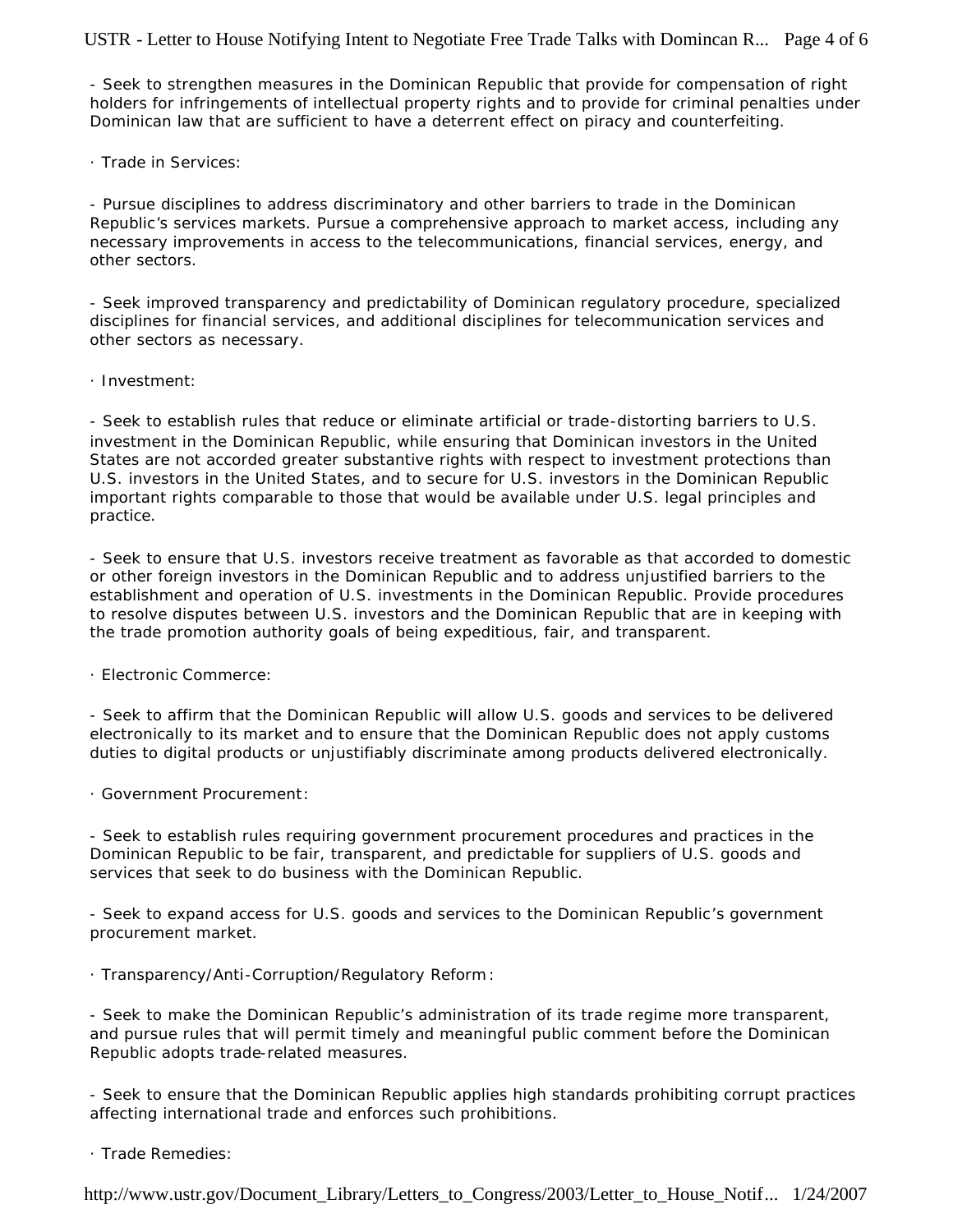- Provide a safeguard mechanism during the transition period to allow a temporary revocation of tariff preferences if increased imports from the Dominican Republic are a substantial cause of serious injury or threat of serious injury to the domestic industry.

- Make no changes in U.S. antidumping and countervailing duty laws.

- · *Environment*:
- Seek to promote trade and environment policies that are mutually supportive.

- Seek an appropriate commitment by the Dominican Republic to effectively enforce its environmental laws.

- Establish that the Dominican Republic will strive to ensure that it will not, as an encouragement for trade or investment, weaken or reduce the protections provided for in its environmental laws.

- Help the Dominican Republic strengthen its capacity to protect the environment through the promotion of sustainable development, such as by establishing consultative mechanisms.

· *Labor, including Child Labor*:

- Seek an appropriate commitment by the Dominican Republic to effectively enforce its labor laws.

- Establish that the Dominican Republic will strive to ensure that it will not, as an encouragement for trade or investment, weaken or reduce the protections provided for in its labor laws.

- Based upon a review and analysis of its labor law and practices, establish procedures for consultations and cooperative activities with the Dominican Republic to strengthen its capacity to promote respect for core labor standards, including compliance with ILO Convention 182 on the worst forms of child labor, building on technical assistance programs administered by the U.S. Department of Labor.

· *State-to-State Dispute Settlement*:

- Encourage the early identification and settlement of disputes through consultation.

- Seek to establish fair, transparent, timely, and effective procedures to settle disputes arising under the agreement.

In addition, the FTA will take into account other legitimate U.S. objectives including, but not limited to, the protection of legitimate health, safety, environment, essential security, and consumer interests.

We are committed to concluding these negotiations with timely and substantive results for U.S. workers, consumers, businesses, and farmers and will pursue these specific objectives, keeping in mind the overall and principal U.S. negotiating objectives and priorities that the Congress has identified. We look forward to continuing to work with the Congress as negotiations with the Dominican Republic begin, and we commit to work with you as we bring them to a successful conclusion.

Sincerely,

Robert B. Zoellick

http://www.ustr.gov/Document\_Library/Letters\_to\_Congress/2003/Letter\_to\_House\_Notif... 1/24/2007